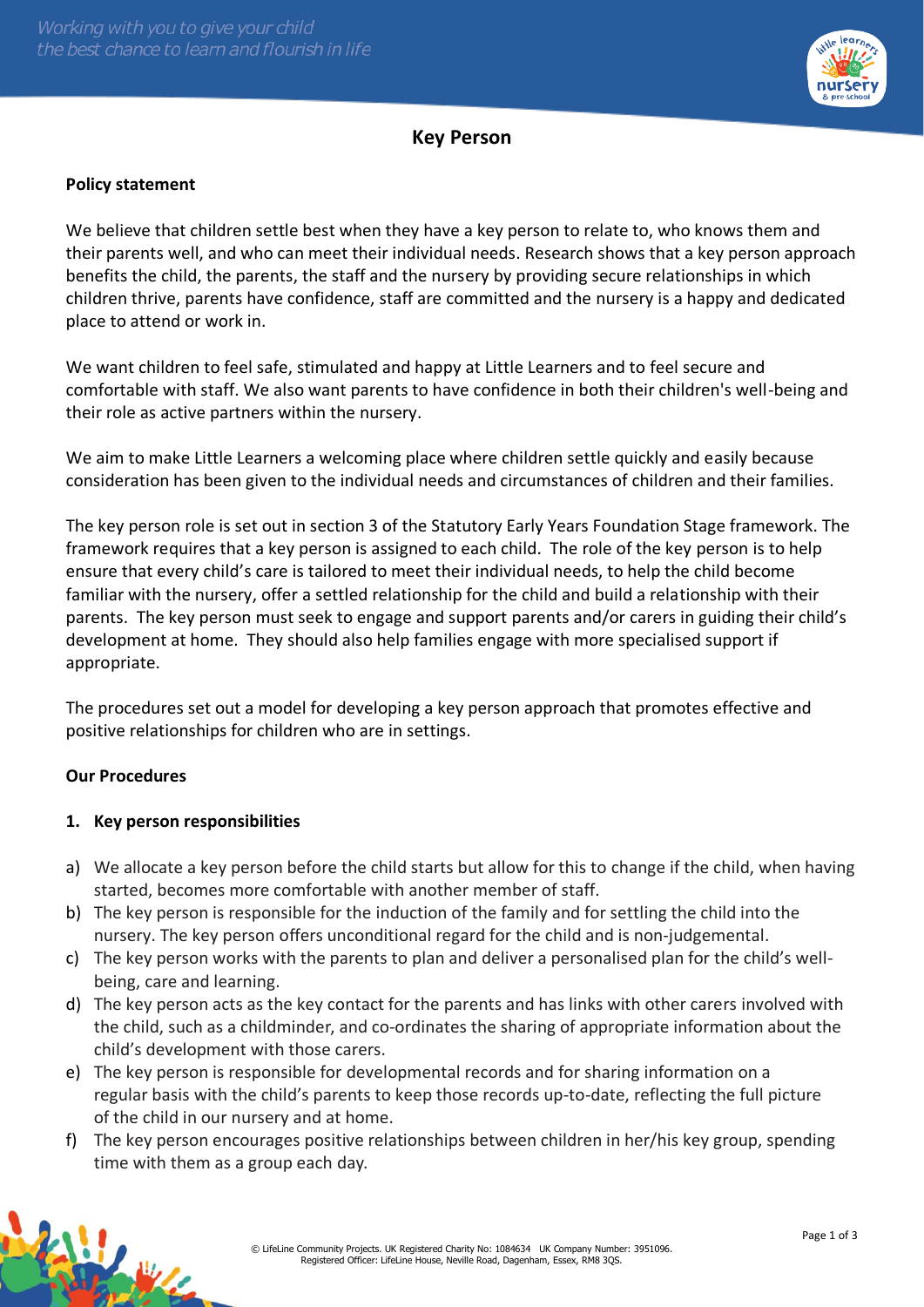

- g) We provide a back-up key person (a buddy) so the child and the parents have a key contact in the absence of the child's key person.
- h) We promote the role of the key person as the child's primary carer in the nursery, and as the basis for establishing relationships with other staff and children.
- i) Parents can request a change of key person through discussion with the manager.
- j) The key person can be changed if a child makes stronger bonds with another member of staff.

### **2. Settling-in**

- a) Before a child starts to attend the nursery, we use a variety of ways to provide his/her parents with information. These include written information (including our prospectus and policies), displays about what happens in the nursery, menus and examples of activities on offer.
- b) The key person welcomes and looks after the child and his/her parents at the child's first session and during the settling-in process.
- c) We may offer home visits during the settling-in period to help with the transition between home and nursery. The key person will attend these visits.
- d) We use pre-start visits and the first session which a child attends to explain and complete, with his/her parents, the child's registration records.
- e) When a child starts to attend, we explain the process of settling-in with his/her parents and jointly decide on the best way to help the child to settle into the nursery.
- f) Younger children will take longer to settle in, as will children who have not previously spent time away from home. Children who have had a period of absence may also need their parent to be on hand to re-settle them.
- g) We judge a child to be settled when they have formed a relationship with their key person; for example, the child looks for the key person when he/she arrives, goes to them for comfort, and seems pleased to be with them. The child is also familiar with where things are and is pleased to see other children and participate in activities.
- h) When parents leave, we ask them to say goodbye to their child and explain that they will be coming back, and when.
- i) We recognise that some children will settle more readily than others, but that some children who appear to settle rapidly are not ready to be left. We expect that the parent will honour the commitment to stay at the end of any two-hour settle period to provide a time for them to explore the room with their child and the key person.
- j) We do not believe that leaving a child to cry will help them to settle any quicker. We believe that a child's distress will prevent them from learning and gaining the best from the nursery.
- k) We reserve the right not to accept a child into the nursery without a parent or carer if the child finds it distressing to be left. This is especially the case with very young children.
- l) Within the first four to six weeks of starting, we discuss and work with the child's parents to begin to create their child's record of achievement.

## **3. The progress check at age two**

a) The key person carries out the progress check at age two in accordance with any local procedures that are in place and referring to the guidance in section two of the Statutory Early Years Foundation Stage framework.

[\(https://www.gov.uk/government/uploads/system/uploads/attachment\\_data/file/335504/EYFS\\_fra](https://www.gov.uk/government/uploads/system/uploads/attachment_data/file/335504/EYFS_framework_from_1_September_2014__with_clarification_note.pdf) mework from 1 September 2014 with clarification note.pdf)